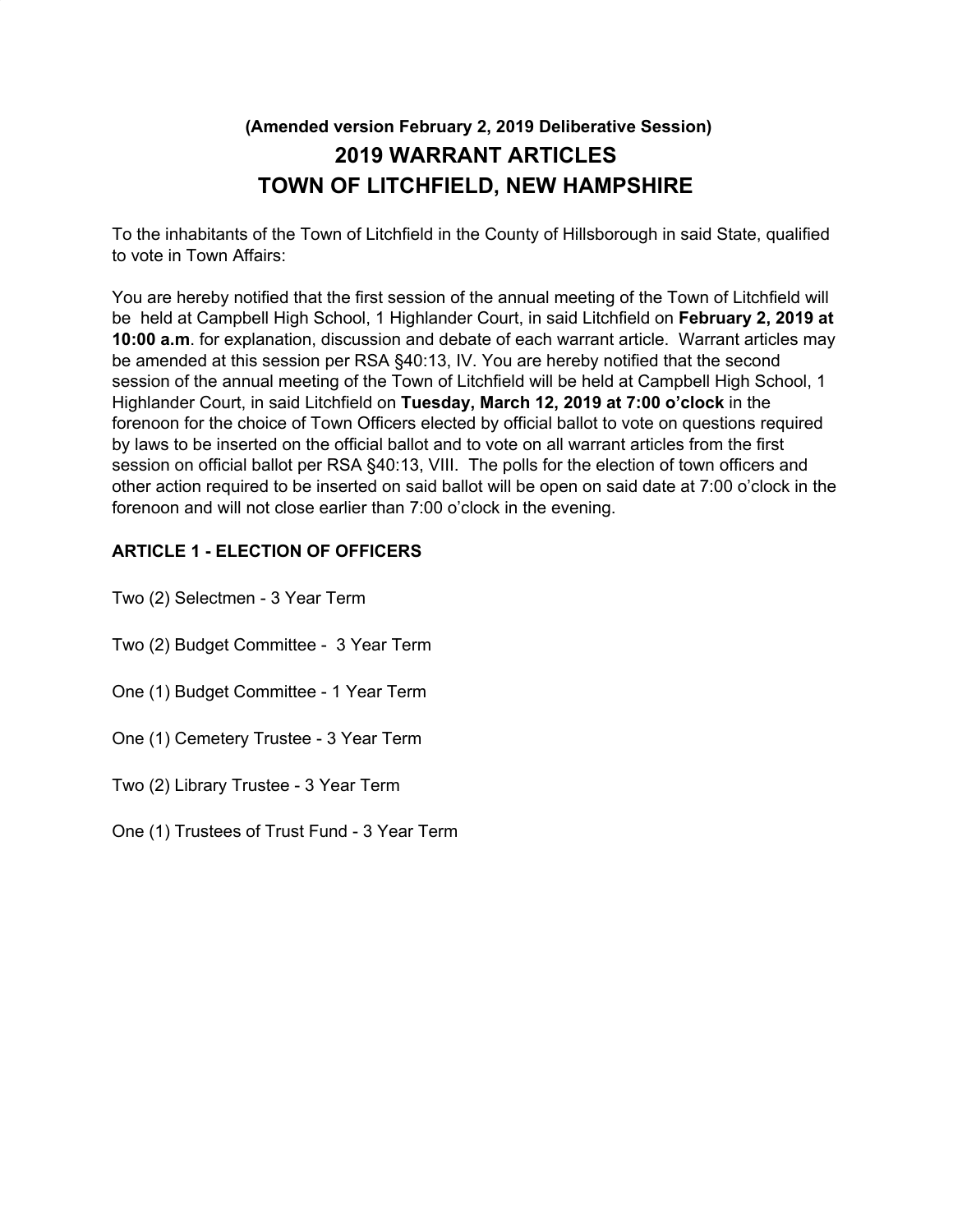### **ARTICLE 2 - 2019 OPERATING BUDGET**

To see if the Town will vote to raise and appropriate as an operating budget, not including appropriation by special warrant articles and other appropriations voted separately, the amounts set forth in the budget posted with the warrant or as amended by the vote of the first session, for the purposes set forth therein, totaling **\$6,757,953.** Should this article be defeated, the default budget shall be **\$6,713,245** which is the same as last year with certain adjustments required by previous action of the Town of Litchfield or by Law; or the governing body may hold one special meeting, in accordance with RSA 40:13, X and XVI, to take up the issue of a revised operating budget only. Estimated 2019 tax rate impact: **\$0.08. 2019 [Budget](https://drive.google.com/open?id=16qdFqGA_bs5GKgQSscTJKpqOmfUmK5gXH1Qx-pXT9dg) 2019 Default [Budget](https://drive.google.com/open?id=10nZGAmb2miaaLOw1i12PUDL8NeSOQIMfXoXxoGACIfE)**

*Recommended by Board of Selectmen (5-0-0) Recommended by Budget Committee (7-1-0)*

### **ARTICLE 3 - POLICE CONTRACT**

To see if the Town will vote to approve the cost items for wage and related costs that have been included in the collective bargaining agreement reached between the Town of Litchfield and Council 93 of the American Federation of State, County and Municipal Employees which provides for the following increases in wages and benefits at the current staffing level and further to raise and appropriate the sum of **\$37,909** for the current fiscal year, such sum representing the additional costs attributable to the increase in salaries and benefits required by the new agreement over those that would be paid at current staffing levels. Estimated 2019 tax rate impact: **\$0.04. Tentative [Agreement](https://drive.google.com/open?id=0Bz5uQoaqQfBtdG10YnBTQk0xQ1ZyMmpPLWZ0MG9RTHA3c0hR) Contract [Summary](https://drive.google.com/open?id=1FWWz3Ebe8FB1jBbjLSgTonKDXW40MP73xSP0Jjc3aPY)**

2019 - \$37,909 2020 - \$24,942 2021 - \$4,764

> *Recommended by Board of Selectmen (5-0-0) Recommended by Budget Committee (7-1-0)*

#### **ARTICLE 4 - HUMAN SERVICES AND HEALTH AGENCIES**

To see if the Town will vote to raise and appropriate the sum of **\$25,000** to support Human Services and Health Agencies that provide services to the Town of Litchfield. If approved, a committee consisting of the Welfare Director, Health Officer and one Resident will review funding requests and submit recommended funding amounts to the Board of Selectmen for approval. Estimated 2019 tax rate impact: **\$0.03.**

*Recommended by Board of Selectmen (5-0-0) Recommended by Budget Committee (6-2-0)*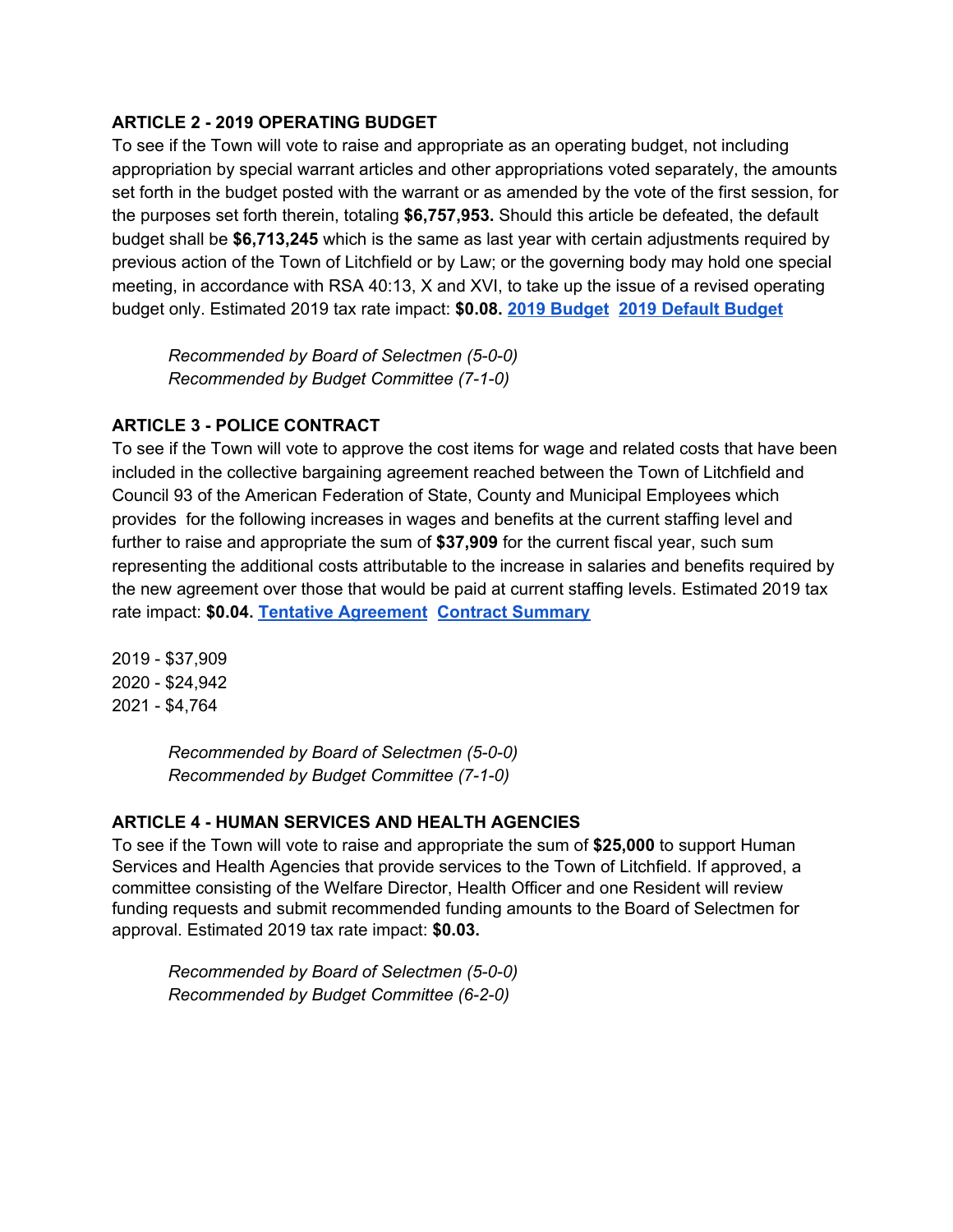### **ARTICLE 5 - TOWN EARNED TIME ACCRUAL EXPENDABLE TRUST FUND**

To see if the Town will vote to raise and appropriate the sum of **\$50,000** to be placed in the Earned Time Accrual Expendable Trust Fund as previously established. This sum to come from the unassigned fund balance and no amount to be raised from taxation. Estimated 2019 tax rate impact: **\$0.00.**

*Recommended by Board of Selectmen (5-0-0) Recommended by Budget Committee (7-1-0)*

## **ARTICLE 6 - TECHNOLOGY & COMMUNICATION EXPENDABLE TRUST FUND**

To see if the Town will vote to establish a Technology and Communication Expendable Trust Fund per RSA 31:19-a, for the purchase and repair of technology and communication equipment and software and to raise and appropriate the sum of **\$50,000** to be placed in the fund; further to name the selectmen as agents to expend from the fund. This sum to come from the unassigned fund balance and no amount to be raised from taxation. Estimated 2019 tax rate impact: **\$0.00.**

*Recommended by Board of Selectmen (5-0-0) Recommended by Budget Committee (8-0-0)*

## **ARTICLE 7 - LAND PURCHASE**

To see if the Town will vote to raise and appropriate the sum of **\$90,000** to purchase a parcel of land in the Town of Litchfield described as Map 15, Lot 30 on Hillcrest Road for the purpose of making ingress and egress safety improvements to the Transfer / Recycling Facility and Highway Garage and provide for future expansion of operational needs. This sum to come from the unassigned fund balance and no amount to be raised from taxation. Estimated 2019 tax rate impact: **\$0.00.**

*Recommended by Board of Selectmen (5-0-0) Recommended by Budget Committee (8-0-0)*

# **ARTICLE 8 - TOWN FLAG**

To see if the Town will vote to authorize the Board of Selectmen, upon conducting at least two (2) public hearings, to adopt the Official Town Flag.

*Recommended by Board of Selectmen (5-0-0)*

# **ARTICLE 9 - KENO (Amended version February 2, 2019 Deliberative Session)**

To see if the Town will vote to allow the operation of Keno within the town pursuant to the provisions of NH RSA 284:41 through 51, upon conducting at least two (2) public hearings?

*Recommended by Board of Selectmen (5-0-0)*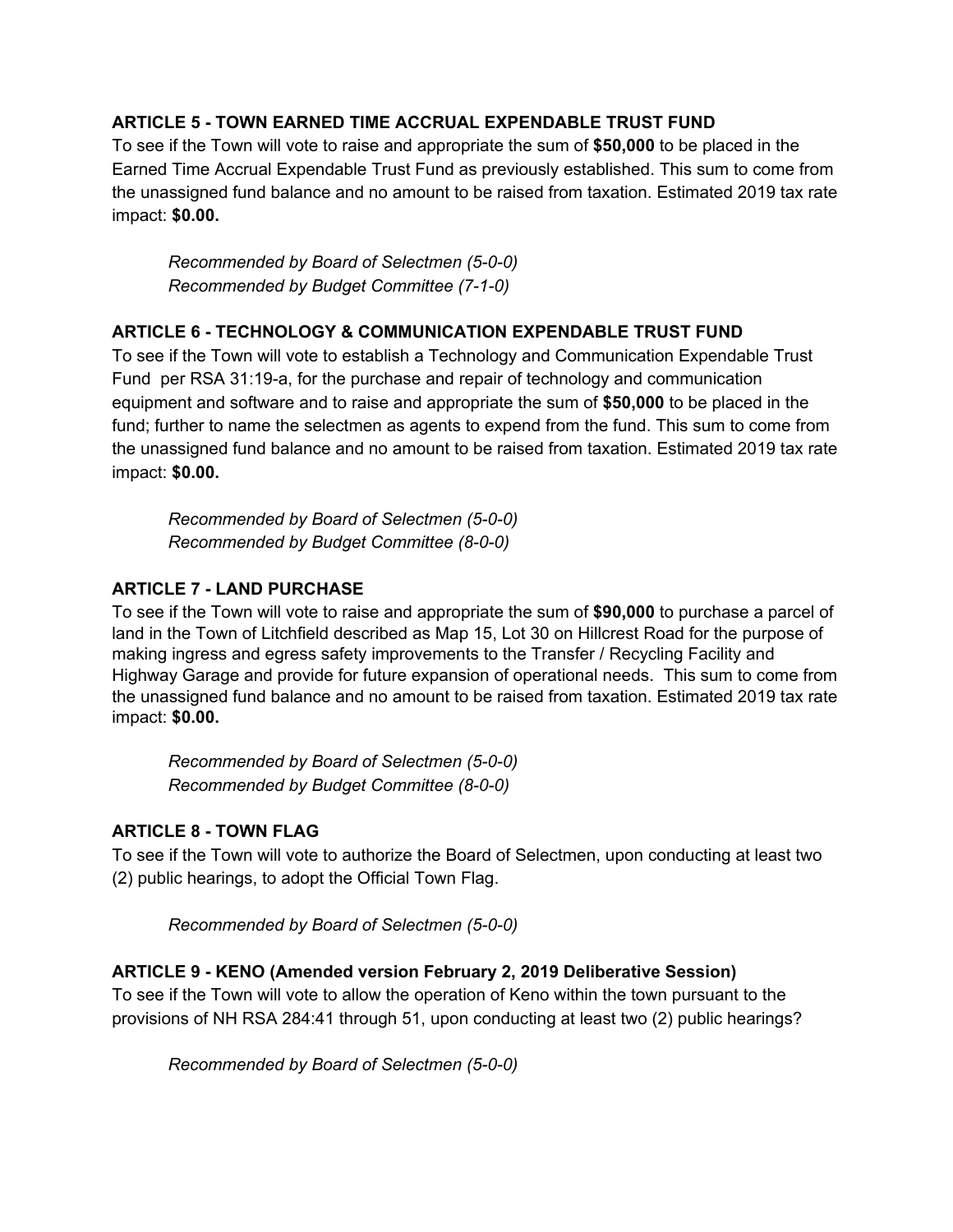### **ARTICLE 10 - BY PETITION**

This petition article seeks to implement one of the recommendations from the 2018 Municipal Resources Inc. (MRI) report. The study recommended more man-hours for the Litchfield Highway Department. Currently the department does not have the proper staffing to provide appropriate safety standards on the job.

*Recommended by Board of Selectmen (5-0-0)*

#### **ARTICLE 11 - BY PETITION (Amended version February 2, 2019 Deliberative Session)**

To see if the Town will vote to continue the Code Enforcement Officer, Health Inspector and Zoning Administrator as appointed positions within the Fire Department, or as determined by the Board of Selectmen

*Recommended by Board of Selectmen (4-0-0)*

### **ARTICLE 12 - BY PETITION**

To see if the Town will vote to discontinue the appointed office of Highway Agent and to authorize the Town to elect the Highway Agent. The current Highway Agent shall continue to hold the office until the 2020 Annual Town Meeting election, at which time, the Town will elect a Highway Agent. If adopted, the authority of the Town to elect the Highway Agent shall continue in effect until changed by a majority vote at an annual or special meeting.

*Not Recommended by Board of Selectmen (5-0-0)*

#### **ARTICLE 13 - BY PETITION**

To see if the Town will vote to reverse the appointed office of part-time Fire Chief to an elected position. The current Fire Chief shall continue to hold the office until the 2020 Annual Town Meeting election, at which time, the Town will elect a part-time Fire Chief. If adopted, the authority of the Town to elect the Fire Chief shall continue in effect until changed by a majority vote at an annual or special meeting.

*Not Recommended by Board of Selectmen (5-0-0)*

#### **ARTICLE 14 - BY PETITION (Amended version February 2, 2019 Deliberative Session)**

To see if the Town will continue to support the Town Administrator position.

*Recommended by Board of Selectmen (4-0-0)*